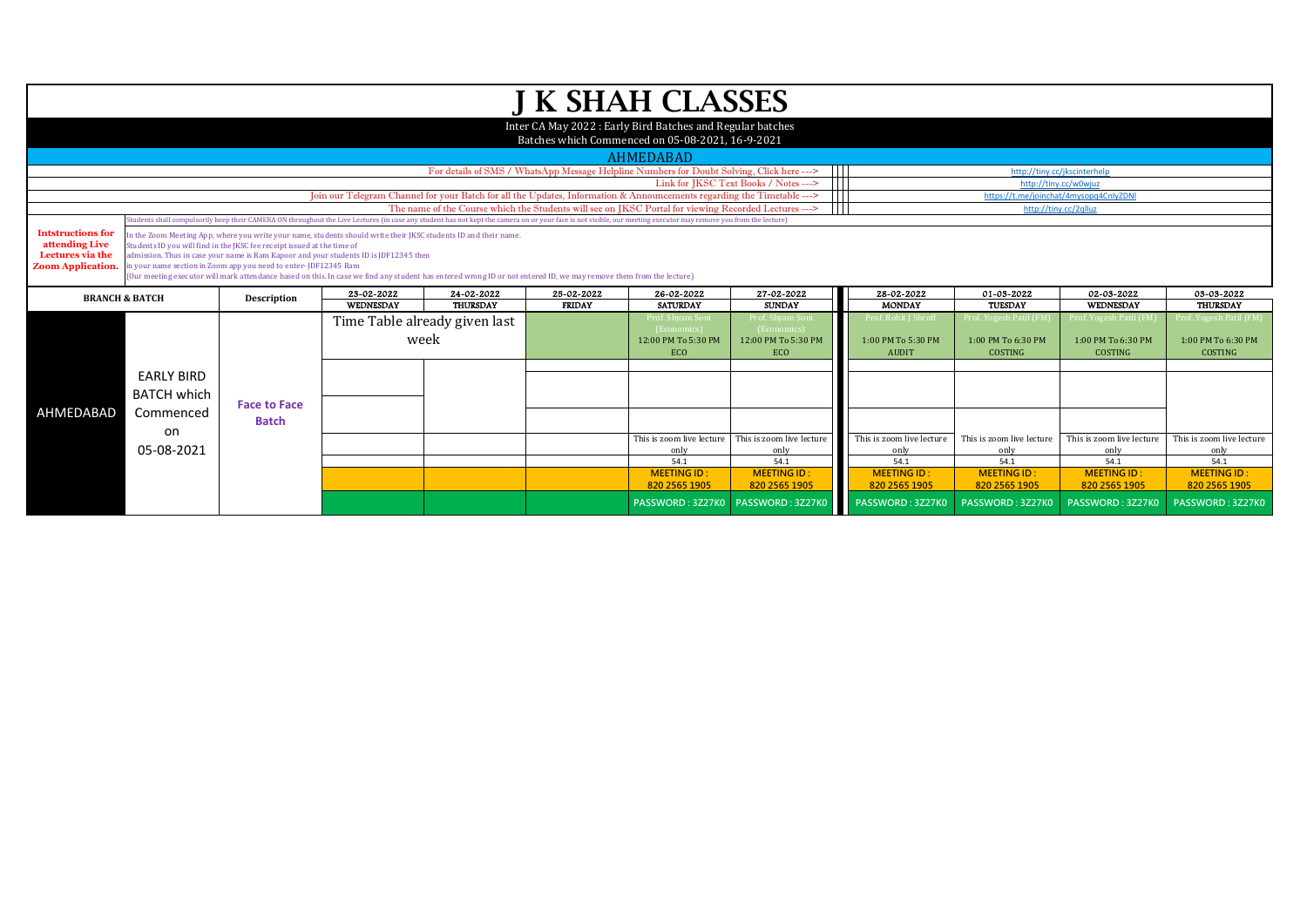|                                                                                            |                                         |                                                                                                                                                                                                                                                                                                                                                                                                                                                                                                                               |                                                                                                                        |                                                                                                      |                       | <b>J K SHAH CLASSES</b>                                                                                                                                                                                          |                                                                    |                                                            |                                                                |                                                         |                                                                |
|--------------------------------------------------------------------------------------------|-----------------------------------------|-------------------------------------------------------------------------------------------------------------------------------------------------------------------------------------------------------------------------------------------------------------------------------------------------------------------------------------------------------------------------------------------------------------------------------------------------------------------------------------------------------------------------------|------------------------------------------------------------------------------------------------------------------------|------------------------------------------------------------------------------------------------------|-----------------------|------------------------------------------------------------------------------------------------------------------------------------------------------------------------------------------------------------------|--------------------------------------------------------------------|------------------------------------------------------------|----------------------------------------------------------------|---------------------------------------------------------|----------------------------------------------------------------|
|                                                                                            |                                         |                                                                                                                                                                                                                                                                                                                                                                                                                                                                                                                               |                                                                                                                        |                                                                                                      |                       | Inter CA May 2022: Early Bird Batches and Regular batches                                                                                                                                                        |                                                                    |                                                            |                                                                |                                                         |                                                                |
|                                                                                            |                                         |                                                                                                                                                                                                                                                                                                                                                                                                                                                                                                                               |                                                                                                                        |                                                                                                      |                       | Batches which Commenced on 05-08-2021, 16-9-2021                                                                                                                                                                 |                                                                    |                                                            |                                                                |                                                         |                                                                |
|                                                                                            |                                         |                                                                                                                                                                                                                                                                                                                                                                                                                                                                                                                               |                                                                                                                        |                                                                                                      |                       | <b>AHMEDABAD</b>                                                                                                                                                                                                 |                                                                    |                                                            |                                                                |                                                         |                                                                |
|                                                                                            |                                         |                                                                                                                                                                                                                                                                                                                                                                                                                                                                                                                               |                                                                                                                        | For details of SMS / WhatsApp Message Helpline Numbers for Doubt Solving, Click here --->            |                       | http://tinv.cc/ikscinterhelr                                                                                                                                                                                     |                                                                    |                                                            |                                                                |                                                         |                                                                |
|                                                                                            |                                         |                                                                                                                                                                                                                                                                                                                                                                                                                                                                                                                               |                                                                                                                        |                                                                                                      | http://tiny.cc/w0wjuz |                                                                                                                                                                                                                  |                                                                    |                                                            |                                                                |                                                         |                                                                |
|                                                                                            |                                         |                                                                                                                                                                                                                                                                                                                                                                                                                                                                                                                               | Join our Telegram Channel for your Batch for all the Updates, Information & Announcements regarding the Timetable ---> |                                                                                                      |                       | https://t.me/joinchat/4mysopq4CnlyZDNI                                                                                                                                                                           |                                                                    |                                                            |                                                                |                                                         |                                                                |
|                                                                                            |                                         |                                                                                                                                                                                                                                                                                                                                                                                                                                                                                                                               |                                                                                                                        | The name of the Course which the Students will see on JKSC Portal for viewing Recorded Lectures ---> |                       |                                                                                                                                                                                                                  | http://tiny.cc/2qlluz                                              |                                                            |                                                                |                                                         |                                                                |
|                                                                                            |                                         |                                                                                                                                                                                                                                                                                                                                                                                                                                                                                                                               |                                                                                                                        |                                                                                                      |                       | Students shall compulsorily keep their CAMERA ON throughout the Live Lectures (in case any student has not kept the camera on or your face is not visible, our meeting executor may remove you from the lecture) |                                                                    |                                                            |                                                                |                                                         |                                                                |
| <b>Intstructions for</b><br>attending Live<br>Lectures via the<br><b>Zoom Application.</b> |                                         | in the Zoom Meeting App, where you write your name, students should write their JKSC students ID and their name.<br>Students ID you will find in the JKSC fee receipt issued at the time of<br>admission. Thus in case your name is Ram Kapoor and your students ID is JDF12345 then<br>in your name section in Zoom app you need to enter-JDF12345 Ram<br>(Our meeting executor will mark attendance based on this. In case we find any student has entered wrong ID or not entered ID, we may remove them from the lecture) |                                                                                                                        |                                                                                                      |                       |                                                                                                                                                                                                                  |                                                                    |                                                            |                                                                |                                                         |                                                                |
|                                                                                            |                                         |                                                                                                                                                                                                                                                                                                                                                                                                                                                                                                                               |                                                                                                                        |                                                                                                      |                       |                                                                                                                                                                                                                  |                                                                    |                                                            |                                                                |                                                         |                                                                |
|                                                                                            |                                         |                                                                                                                                                                                                                                                                                                                                                                                                                                                                                                                               | 23-02-2022                                                                                                             | 24-02-2022                                                                                           | 25-02-2022            | 26-02-2022                                                                                                                                                                                                       | 27-02-2022                                                         | 28-02-2022                                                 | 01-03-2022                                                     | 02-03-2022                                              | 03-03-2022                                                     |
| <b>BRANCH &amp; BATCH</b>                                                                  |                                         | Description                                                                                                                                                                                                                                                                                                                                                                                                                                                                                                                   | <b>WEDNESDAY</b>                                                                                                       | <b>THURSDAY</b>                                                                                      | <b>FRIDAY</b>         | <b>SATURDAY</b>                                                                                                                                                                                                  | <b>SUNDAY</b>                                                      | <b>MONDAY</b>                                              | <b>TUESDAY</b>                                                 | WEDNESDAY                                               | THURSDAY                                                       |
|                                                                                            |                                         |                                                                                                                                                                                                                                                                                                                                                                                                                                                                                                                               |                                                                                                                        | Time Table already given last<br>week                                                                |                       | Prof. Shvam Son<br>(Economics)<br>12:00 PM To 5:30 PM<br>ECO                                                                                                                                                     | Prof. Shvam Son<br>(Economics<br>12:00 PM To 5:30 PM<br><b>ECO</b> | Prof. Rohit I Shroff<br>1:00 PM To 5:30 PM<br><b>AUDIT</b> | Prof. Yogesh Patil (FM<br>1:00 PM To 6:30 PM<br><b>COSTING</b> | Prof. Yogesh Patil (FM<br>1:00 PM To 6:30 PM<br>COSTING | Prof. Yogesh Patil (FM<br>1:00 PM To 6:30 PM<br><b>COSTING</b> |
|                                                                                            | <b>EARLY BIRD</b><br><b>BATCH which</b> | <b>Online Batch</b><br>- All Students                                                                                                                                                                                                                                                                                                                                                                                                                                                                                         |                                                                                                                        |                                                                                                      |                       |                                                                                                                                                                                                                  |                                                                    |                                                            |                                                                |                                                         |                                                                |
| AHMEDABAD                                                                                  | Commenced<br>on<br>05-08-2021           |                                                                                                                                                                                                                                                                                                                                                                                                                                                                                                                               |                                                                                                                        |                                                                                                      |                       | This is zoom live lecture<br>only                                                                                                                                                                                | This is zoom live lecture<br>only                                  | This is zoom live lecture<br>only                          | This is zoom live lecture<br>only                              | This is zoom live lecture<br>only                       | This is zoom live lecture<br>only                              |
|                                                                                            |                                         |                                                                                                                                                                                                                                                                                                                                                                                                                                                                                                                               |                                                                                                                        |                                                                                                      |                       | 54.1                                                                                                                                                                                                             | 54.1                                                               | 54.1                                                       | 54.1                                                           | 54.1                                                    | 54.1                                                           |
|                                                                                            |                                         | <b>MEETING ID</b>                                                                                                                                                                                                                                                                                                                                                                                                                                                                                                             |                                                                                                                        |                                                                                                      |                       | <b>MEETING ID:</b><br>820 2565 1905                                                                                                                                                                              | <b>MEETING ID:</b><br>820 2565 1905                                | <b>MEETING ID:</b><br>820 2565 1905                        | <b>MEETING ID:</b><br>820 2565 1905                            | <b>MEETING ID:</b><br>820 2565 1905                     | <b>MEETING ID</b><br>820 2565 1905                             |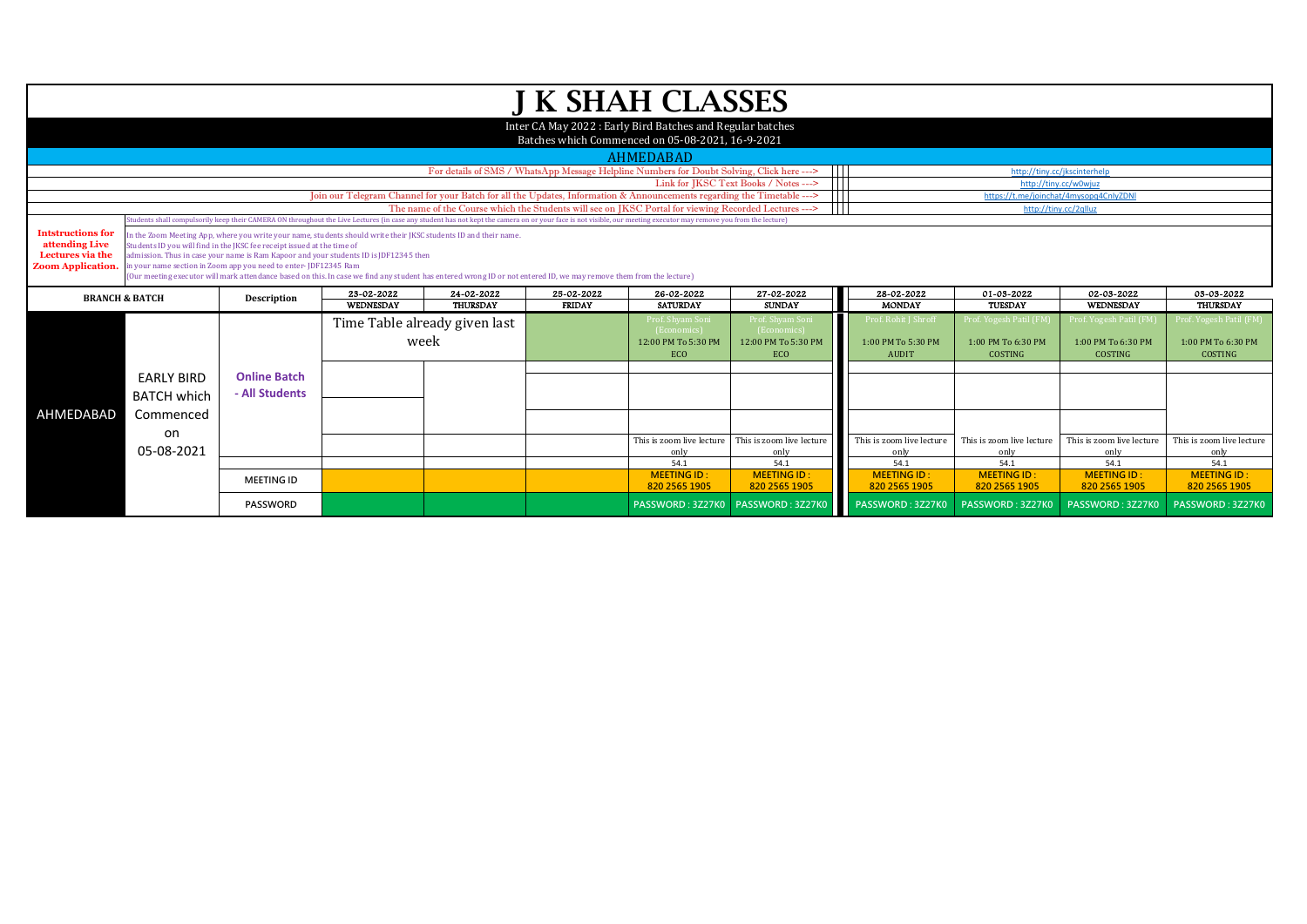|                                                                                                                                                                  |                                                                                                                                                                                                                                                                                                                                                                                                                                                                                                                                                          |                                                                                                                                                                                                                  |                  |                               | <b>J K SHAH CLASSES</b>                                                                   |                          |                                                         |                                                                                       |                |                              |                 |
|------------------------------------------------------------------------------------------------------------------------------------------------------------------|----------------------------------------------------------------------------------------------------------------------------------------------------------------------------------------------------------------------------------------------------------------------------------------------------------------------------------------------------------------------------------------------------------------------------------------------------------------------------------------------------------------------------------------------------------|------------------------------------------------------------------------------------------------------------------------------------------------------------------------------------------------------------------|------------------|-------------------------------|-------------------------------------------------------------------------------------------|--------------------------|---------------------------------------------------------|---------------------------------------------------------------------------------------|----------------|------------------------------|-----------------|
|                                                                                                                                                                  |                                                                                                                                                                                                                                                                                                                                                                                                                                                                                                                                                          |                                                                                                                                                                                                                  |                  |                               | Inter CA May 2022: Early Bird Batches and Regular batches                                 |                          |                                                         |                                                                                       |                |                              |                 |
|                                                                                                                                                                  |                                                                                                                                                                                                                                                                                                                                                                                                                                                                                                                                                          |                                                                                                                                                                                                                  |                  |                               | Batches which Commenced on 05-08-2021, 16-9-2021                                          |                          |                                                         |                                                                                       |                |                              |                 |
|                                                                                                                                                                  |                                                                                                                                                                                                                                                                                                                                                                                                                                                                                                                                                          |                                                                                                                                                                                                                  |                  |                               |                                                                                           | <b>AHMEDABAD</b>         |                                                         |                                                                                       |                |                              |                 |
|                                                                                                                                                                  |                                                                                                                                                                                                                                                                                                                                                                                                                                                                                                                                                          |                                                                                                                                                                                                                  |                  |                               | For details of SMS / WhatsApp Message Helpline Numbers for Doubt Solving, Click here ---> |                          | $\mathbf{H}$                                            |                                                                                       |                | http://tiny.cc/jkscinterhelp |                 |
|                                                                                                                                                                  |                                                                                                                                                                                                                                                                                                                                                                                                                                                                                                                                                          |                                                                                                                                                                                                                  |                  |                               |                                                                                           |                          | Link for JKSC Text Books / Notes ---><br>$\blacksquare$ |                                                                                       |                | http://tiny.cc/w0wjuz        |                 |
| Join our Telegram Channel for your Batch for all the Updates, Information & Announcements regarding the Timetable ---><br>https://t.me/joinchat/4mysopq4CnlyZDNI |                                                                                                                                                                                                                                                                                                                                                                                                                                                                                                                                                          |                                                                                                                                                                                                                  |                  |                               |                                                                                           |                          |                                                         |                                                                                       |                |                              |                 |
| The name of the Course which the Students will see on JKSC Portal for viewing Recorded Lectures ---><br>http://tiny.cc/2qlluz                                    |                                                                                                                                                                                                                                                                                                                                                                                                                                                                                                                                                          |                                                                                                                                                                                                                  |                  |                               |                                                                                           |                          |                                                         |                                                                                       |                |                              |                 |
|                                                                                                                                                                  |                                                                                                                                                                                                                                                                                                                                                                                                                                                                                                                                                          | Students shall compulsorily keep their CAMERA ON throughout the Live Lectures (in case any student has not kept the camera on or your face is not visible, our meeting executor may remove you from the lecture) |                  |                               |                                                                                           |                          |                                                         |                                                                                       |                |                              |                 |
| attending Live<br>Lectures via the<br><b>Zoom Application.</b>                                                                                                   | <b>Intstructions for</b><br>n the Zoom Meeting App, where you write your name, students should write their JKSC students ID and their name.<br>Students ID you will find in the IKSC fee receipt issued at the time of<br>admission. Thus in case your name is Ram Kapoor and your students ID is JDF12345 then<br>in your name section in Zoom app you need to enter-JDF12345 Ram<br>(Our meeting executor will mark attendance based on this. In case we find any student has entered wrong ID or not entered ID, we may remove them from the lecture) |                                                                                                                                                                                                                  |                  |                               |                                                                                           |                          |                                                         |                                                                                       |                |                              |                 |
|                                                                                                                                                                  | <b>BRANCH &amp; BATCH</b>                                                                                                                                                                                                                                                                                                                                                                                                                                                                                                                                | Description                                                                                                                                                                                                      | 23-02-2022       | 24-02-2022                    | 25-02-2022                                                                                | 26-02-2022               | 27-02-2022                                              | 28-02-2022                                                                            | 01-03-2022     | 02-03-2022                   | 03-03-2022      |
|                                                                                                                                                                  |                                                                                                                                                                                                                                                                                                                                                                                                                                                                                                                                                          |                                                                                                                                                                                                                  | <b>WEDNESDAY</b> | <b>THURSDAY</b>               | <b>FRIDAY</b>                                                                             | <b>SATURDAY</b>          | <b>SUNDAY</b>                                           | <b>MONDAY</b>                                                                         | <b>TUESDAY</b> | WEDNESDAY                    | <b>THURSDAY</b> |
|                                                                                                                                                                  |                                                                                                                                                                                                                                                                                                                                                                                                                                                                                                                                                          |                                                                                                                                                                                                                  |                  |                               |                                                                                           |                          |                                                         |                                                                                       |                |                              |                 |
|                                                                                                                                                                  |                                                                                                                                                                                                                                                                                                                                                                                                                                                                                                                                                          |                                                                                                                                                                                                                  |                  | Time Table already given last |                                                                                           |                          |                                                         |                                                                                       |                |                              |                 |
|                                                                                                                                                                  |                                                                                                                                                                                                                                                                                                                                                                                                                                                                                                                                                          |                                                                                                                                                                                                                  |                  | week                          |                                                                                           | 3:00 PM To 8:30 PM<br>FM | 3:00 PM To 8:30 PM<br>FM                                | <b>Batch over, Revision</b><br>lecture for Audit, Law,<br>Costing & Eco will be held  |                |                              |                 |
|                                                                                                                                                                  | <b>REGULAR</b><br>$P_{A}$ $T_{C}$ $I_{A}$ $I_{B}$ $I_{C}$ $I_{D}$                                                                                                                                                                                                                                                                                                                                                                                                                                                                                        |                                                                                                                                                                                                                  |                  |                               |                                                                                           |                          |                                                         | in coming weeks after few<br>days - the details for the<br>same will be shared via TT |                |                              |                 |

| AHMEDABAD | REGULAR<br>BATCH which  <br>Commenced | <b>FACE TO FACE</b> |  |                        |                        | <b>BATCH OVER</b>                                      | in coming weeks after few<br>days - the details for the<br>same will be shared via TT<br>and the TT will be posted<br>in telegram channel. |  |  |
|-----------|---------------------------------------|---------------------|--|------------------------|------------------------|--------------------------------------------------------|--------------------------------------------------------------------------------------------------------------------------------------------|--|--|
|           | on                                    |                     |  | This is Face to Face + | This is Face to Face + | This is Face to Face +                                 |                                                                                                                                            |  |  |
|           | 16-09-2021                            |                     |  | zoom live lecture only | zoom live lecture only | zoom live lecture only                                 |                                                                                                                                            |  |  |
|           |                                       |                     |  | 37.2                   | 37.2                   | 37.2                                                   |                                                                                                                                            |  |  |
|           |                                       |                     |  | <b>MEETING ID:</b>     | <b>MEETING ID:</b>     | <b>MEETING ID:</b>                                     |                                                                                                                                            |  |  |
|           |                                       |                     |  | 835 0631 2359          | 835 0631 2359          | 835 0631 2359                                          |                                                                                                                                            |  |  |
|           |                                       |                     |  |                        |                        | PASSWORD: 302056   PASSWORD: 302056   PASSWORD: 302056 |                                                                                                                                            |  |  |